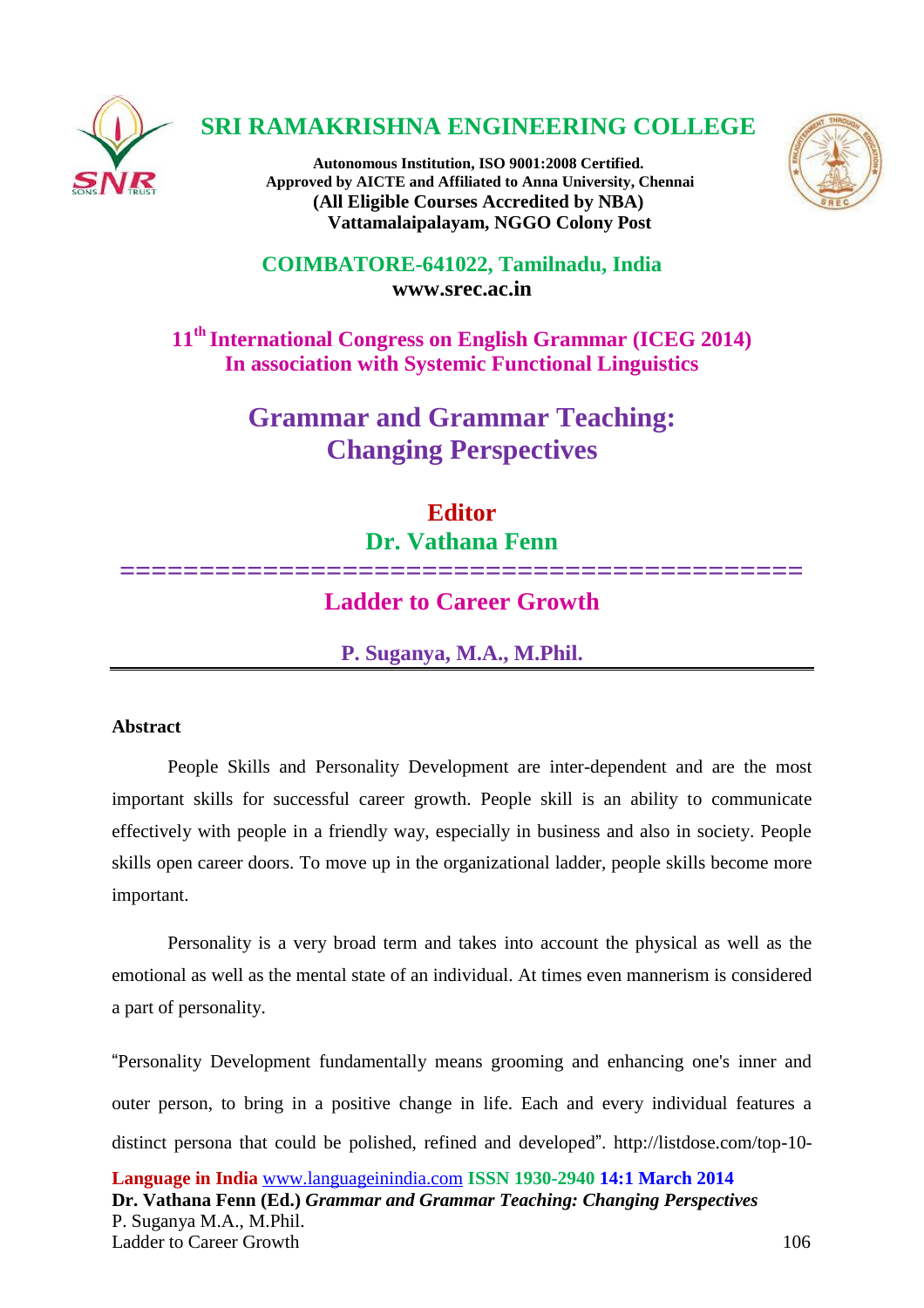[most-important-personality-development-tips/.](http://listdose.com/top-10-most-important-personality-development-tips/) This technique includes improving communication skills, speaking abilities, boosting one's confidence, developing certain hobbies and so on. It is actually the development of the organized pattern of attitudes and behaviour which makes an individual distinctive. To attain both People Skills & Personality Development, building up confidence is important. Optimism is the root on which one can build confidence. Thus by improving optimistic outlook on life, one can begin to excel in soft skills, thereby becoming successful in their career.

#### **People Skills and Personality Development**

People Skills and Personality Development are inter-dependent and are the most important skills for successful career growth. People skill is an ability to communicate effectively with people in a friendly way, especially in business and also in society.

"The term "people skills" refers to both the ability to interact effectively with others and the ability to deal with one's own emotions, reactions, and motivations. Because these skills are a crucial part of being a healthy and well-adapted human, academia and professional workplaces devote much attention to understanding and cultivating them. People skills open career doors". [http://www.reliableplant.com/Read/26406/Four-tips-people-skills.](http://www.reliableplant.com/read/26406/four-tips-people-skills)

### **Ability to be Understood and Share Ideas**

High quality people skills offer one of the important reasons rank-and-file employees are promoted to management positions. As they move up the organizational ladder, people skills become even more important. Executives are promoted for their abilities, but when they fail, it is usually because of poor people skills. The ability to be understood and share ideas efficiently is the keystone of people skills. People with strong verbal skills can use language to adapt their message to a particular audience and form meaningful logical connections.

#### **Non-verbal Communication**

Non-verbal communication is equally important in positive relationships. The ability to send and interpret signals transmitted through facial expressions, postures, gestures, and eye contact is a people skill that will enhance a person's expressive ability and prevent misunderstandings. Individuals who understand and accept their own motivations, beliefs, and shortcomings are better furnished to handle interactions with others.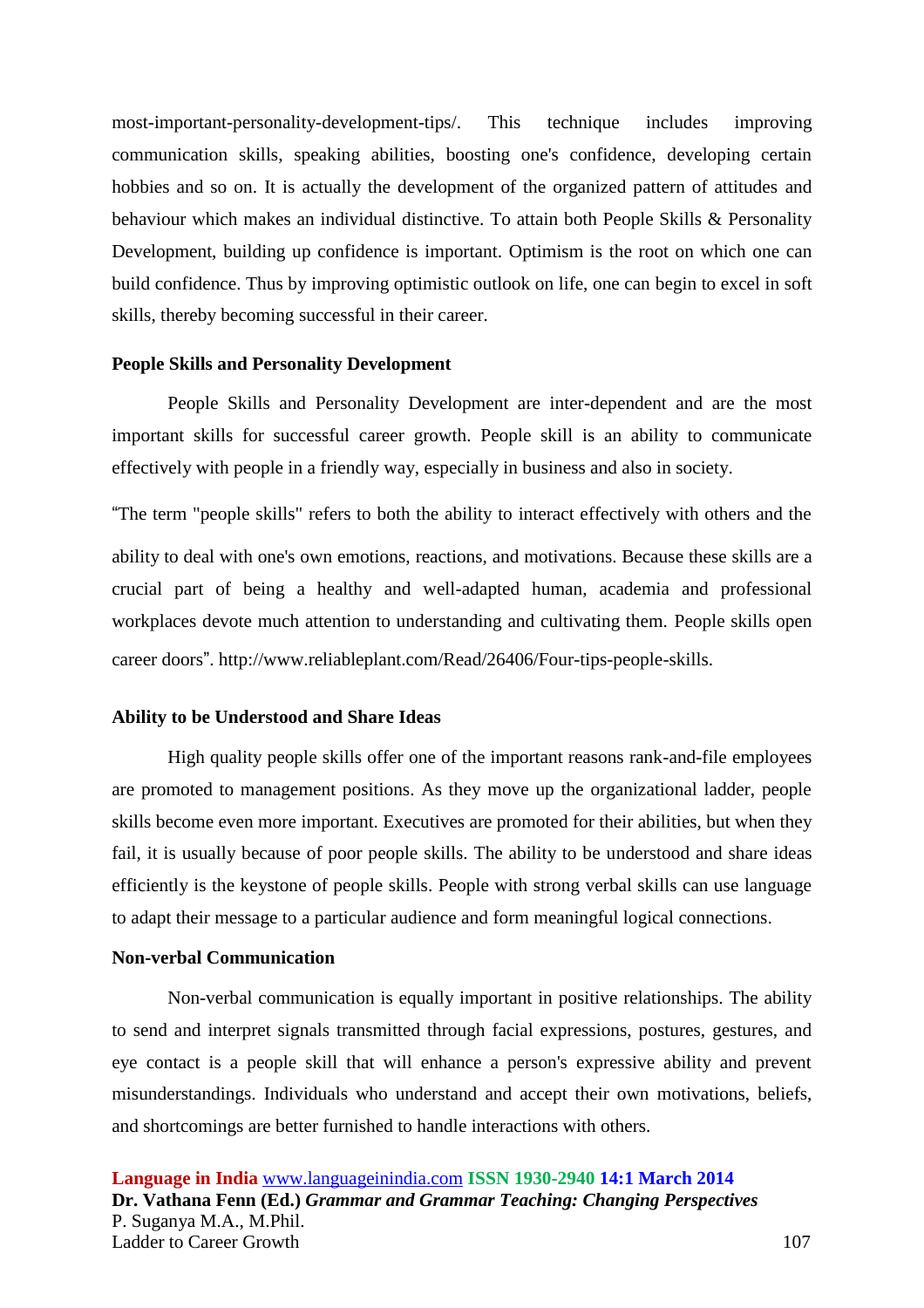Self-esteem allows people to project a positive and confident image of themselves. It also puts others at ease and facilitates the formation of positive relationships, both in the business world and in personal life. The ability to recognize feelings in others that may not be explicitly stated is an important part of communicating and interacting.

#### **Empathy**

Individuals who cultivate empathy by attempting to place themselves in another person's situation are simultaneously cultivating a whole subset of people skills that will allow them to respond appropriately to the complicated demands of the social world. People skill is the capacity to resolve disagreements and restore peace in volatile social situations is another important element. Inherent differences in outlook and personality certainly lead to tension between people, particularly those who are forced into a social situation by the demands of work or other obligations. This category of skills can be cultivated through training and strategies for controlling volatile emotions, listening attentively, interpreting nonverbal communication, and being sensitive to personal differences.

#### **People Skills are Vital During a Person's Entire Life**

Developing people skills is vital during a person's entire life. Whether the individual is in elementary school and trying to get along with bullies on the playground, or a leader in a corporate office, these skills are vital to communicate effectively*.* People skills open career doors*.*

### **Some Tips**

The following tips help people to develop people skills.

1) Smile at people as much as possible. This will also put others at ease when they are around you and make it easier to start up a conversation.

2) Be friendly and make eye contact with others.

3) Be an active listener when you are having a conversation. Give the person your full attention and acknowledge that you are hearing what they are saying.

4) Focus on what the other person is saying instead of what you are going to say next.

5) Communicate what you are saying in a clear and coherent manner. This will project that you are an intelligent and capable person.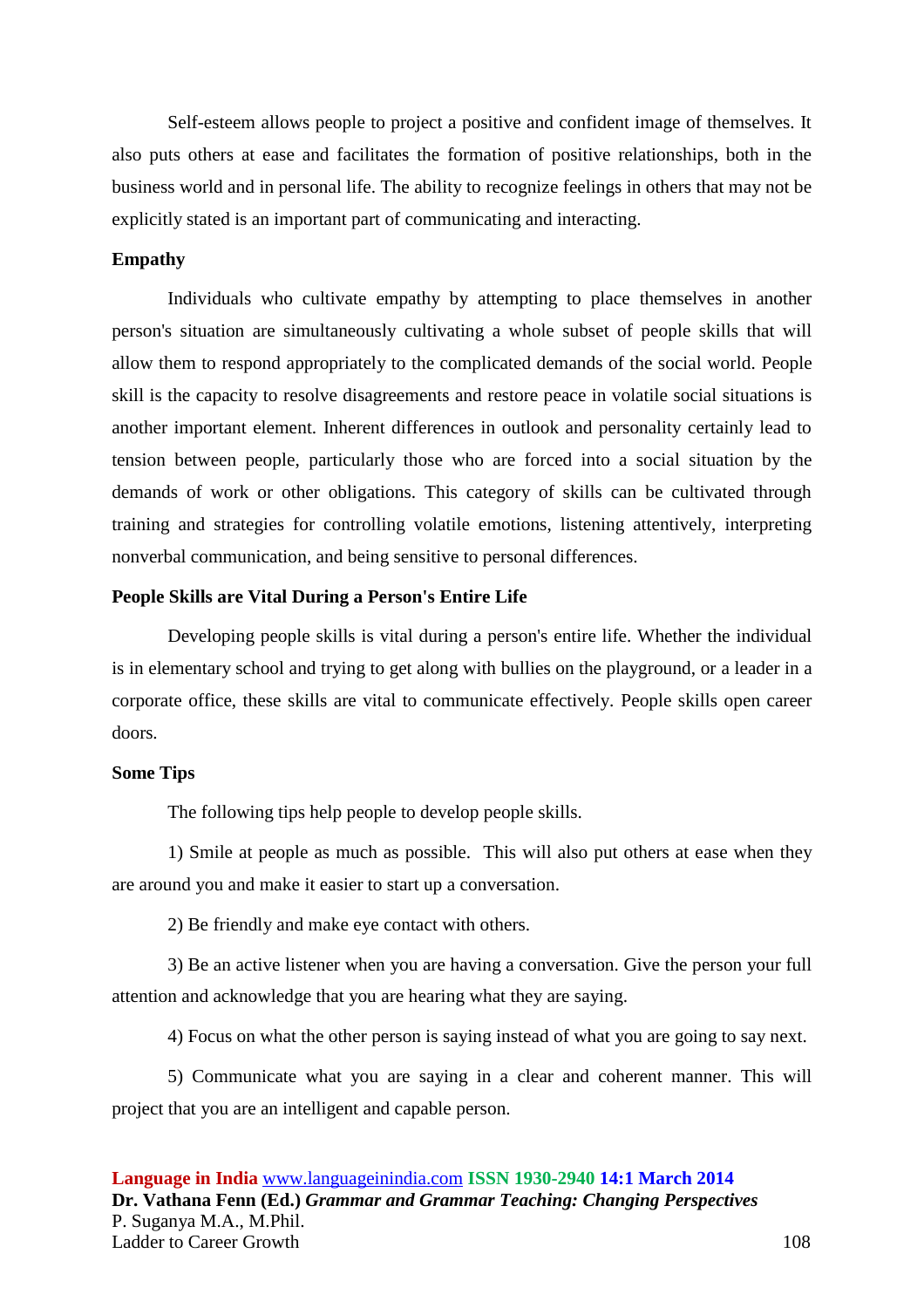6) Demonstrate that you respect the other person and value what he is saying. Affirm that his ideas are worth considering with praise about valid attributes that apply to the situation.

7) Say a heartfelt apology when you are wrong. Admitting you made a mistake will win you more friends and supporters than trying to manipulate the situation to cover your errors.

8) Speak in a positive manner to everyone as much as possible. A positive person is a more pleasant person to spend time with than one who is negative or in the habit of making snap judgments about others. Becoming good at anything takes time, and learning people skills is no exception. Take advantage of any opportunity that comes your way to further develop your skills.

#### **Personality**

Personality is a very broad term and takes into account the physical, emotional as well as the mental state of an individual. At times even mannerism is considered a part of personality. No matter where people go for an interview, or daily to the working place, their overall personality plays a very crucial role in determining their success.

This is the reason why so many people now-a-days enroll for personality development programs. But to be honest there is no need for that. People should have only one thing in mind that these institutes do not do any magic and will not turn people into different beings devoid of flaws. They merely teach how to manipulate one's self and bring out the good. This can be done by oneself as well with a little guidance and people can save their precious money from slipping out of their pockets.

#### **Tips for Personality Development**

The following are some important tips that can help people to develop their personality.

1. The first step to develop personality is to know oneself. It is very important to know oneself in order to figure out what needs to be done to modify his/her existing personality. Knowing oneself is not about knowing one's favourite colour, food and etc. It is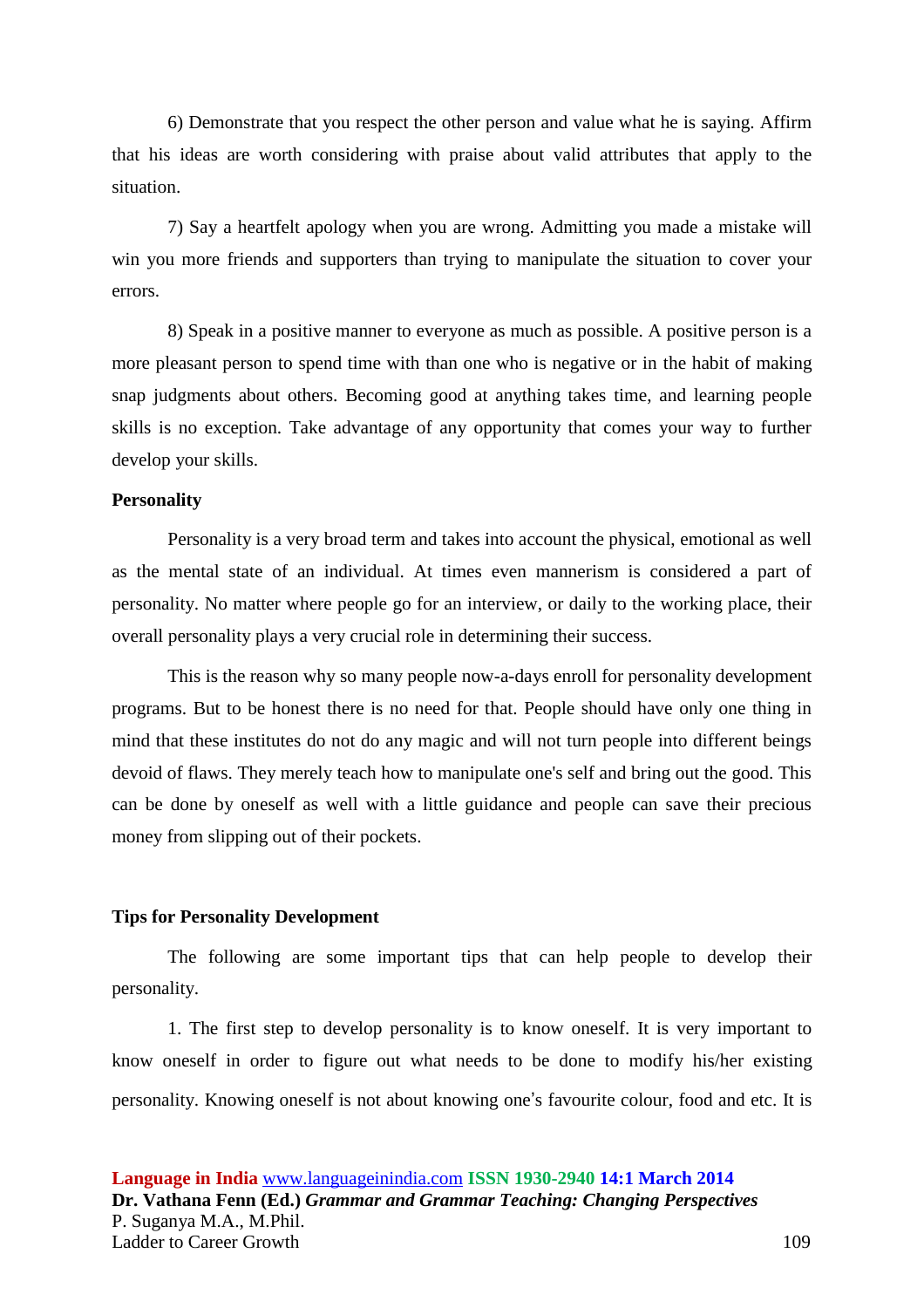about knowing one's limitations and plus points. One must be aware of one's abilities so that he/she can use them when the time comes.

2. One needs to analyze oneself and find out what is it that he/she is lacking in. One needs to accept one thing - that one cannot be best at everything. We all have our strengths and weaknesses. Each one is different from the other person. Each one has their own set of talents and abilities No one is perfect in this world. So never compare yourself with others. It does more harm than good. One should esteem oneself and will definitely achieve a better personality.

3. A very important trait that is required to achieve anything in life is a positive attitude. Positive approach increases the chances of completing the task at hand. Positive attitude also makes one friendly and cheerful which on the whole reflects the personality.

## **On Personality Development**

Personality is not just about how people look. It is how people present themselves. It is how people impress others. People need to have an attitude that is pleasing so that people are welcomed wherever they go. Be courteous and humble. Greet juniors and equals with a smile and respond to their greetings. At times have lunch together or offer lunch to them. Be available for people. This is a remarkable trait for personality. Mannerism carries a lot of weight in the professional world. Having a personality takes into account everything. Not just the way we dress up and talk, but also body language. How people walk, sit, stand, eat and how people behave when others are talking to them etc. make a huge impact on others. Body language is therefore an ever important aspect of personality.

The easiest way to achieve a good personality is to have a good physique. It is a very important part of the personality. Physique not only sets an impression but it speaks a lot about you. A good physique says that you are a well-organized person. You think about yourself and also your health. It also gives a perception that you stay away from bad quality and company. So start exercising and stay fit to develop your personality.

A very vital part of any personality development program is to help people speak better. It does not mean one should use big words and give speeches. The words that people use are very important. People should use decent and simple language, which is understood by all. Now-a-days English has top priority.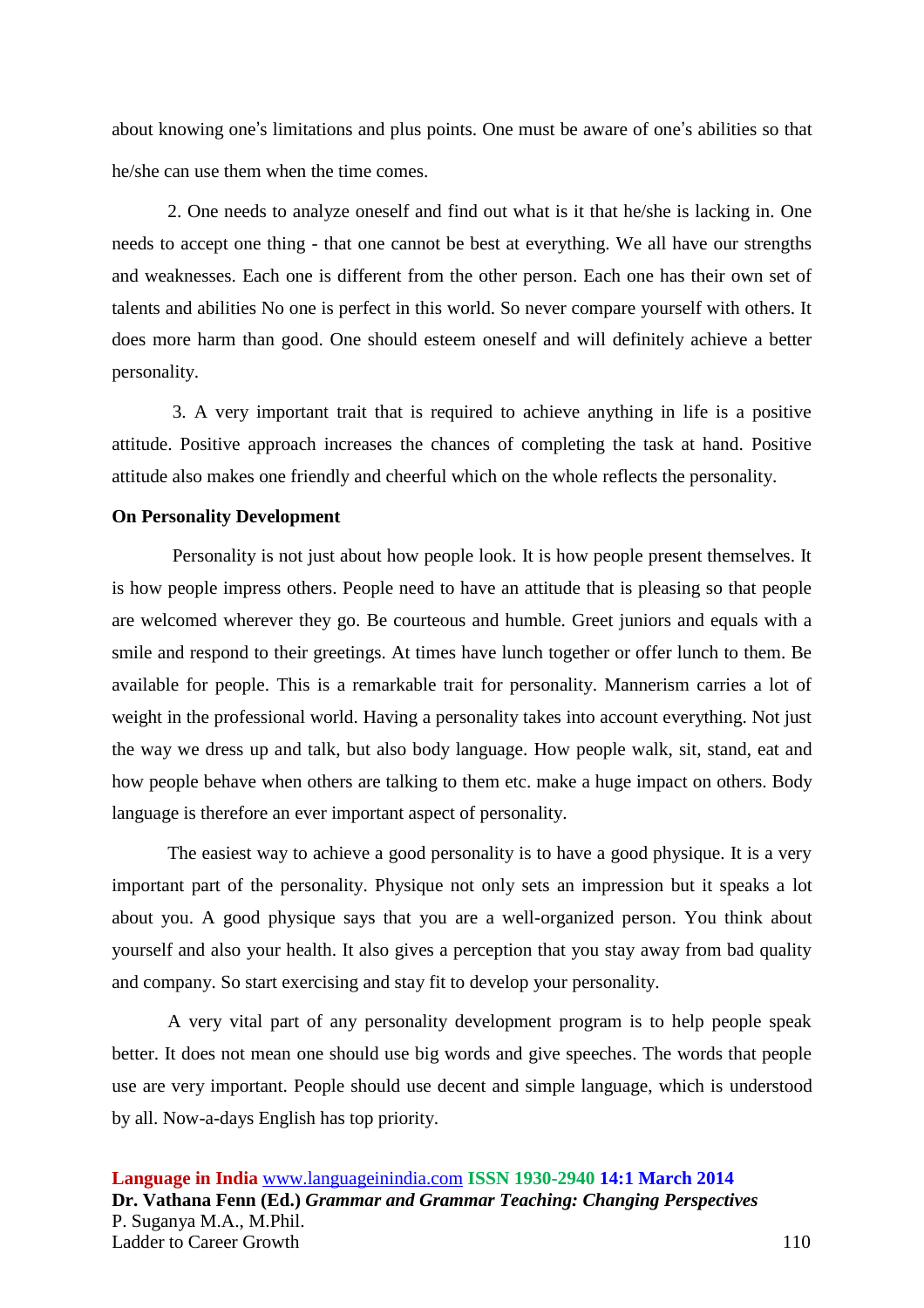A great personality knows how to impress and make an impact. All the pain of building a personality is to be accepted so that one can move on and work in a better way. Develop a habit of appreciating fellow workers, no matter how small the work was, but care should be taken to see that it should not look fake. Appreciating others makes people seem very friendly.

Personality is not all about dressing up but, the way how people dress does have an impact on their personality. Dress up in a decent manner. Be professional and avoid flashy colours. Avoid unnecessary piercing on the body or tattoos. Wear neatly ironed and unstained clothes. Look professional or dress according to the environment of the work place. It is very important to develop one's personality to have a great sense of dressing. The important thing to be achieved to obtain a better personality is to develop confidence. "Optimism is the root on which to build confidence". [http://www.stevenaitchison.co.uk/blog/50-ways-to-build](http://www.stevenaitchison.co.uk/blog/50-ways-to-build-your-optimism.)[your-optimism.](http://www.stevenaitchison.co.uk/blog/50-ways-to-build-your-optimism.)

### **Tips to Develop Optimism**

.

The following tips help people to develop optimism.

- 1. Accept the past, manage the present & work hard for the future.
- 2. Accept what you are.
- 3. Strive for the betterment of the self and society.
- 4. Believe that anything is possible.
- 5. Avoid Pessimistic persons around you.
- 6. Listen to your favourite music often.
- 7. Utilize every opportunity.
- 8. Create your opportunity zone for yourself.
- 9. Be with your favourite persons often.
- 10. Listen to the inspirational quotes daily.
- 11. See your image in the mirror and say "I am good" and "born to win".

**Language in India** [www.languageinindia.com](http://www.languageinindia.com/) **ISSN 1930-2940 14:1 March 2014 Dr. Vathana Fenn (Ed.)** *Grammar and Grammar Teaching: Changing Perspectives* P. Suganya M.A., M.Phil. Ladder to Career Growth 111